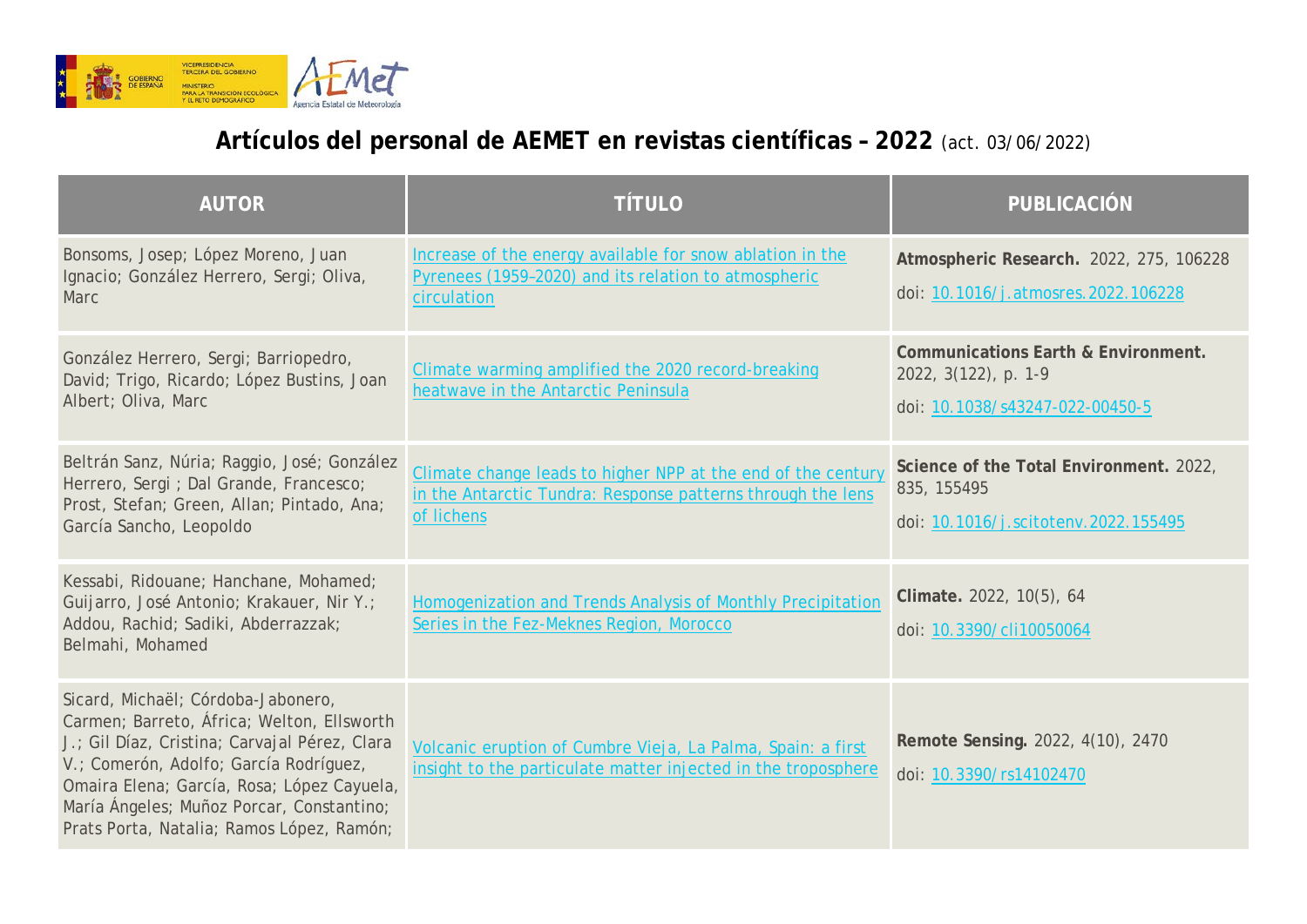

| Rodríguez Gómez, Alejandro; Toledano,<br>Carlos; Torres, Carlos                                                                                                                                                                                                                                                                   |                                                                                                                                                                  |                                                                                 |
|-----------------------------------------------------------------------------------------------------------------------------------------------------------------------------------------------------------------------------------------------------------------------------------------------------------------------------------|------------------------------------------------------------------------------------------------------------------------------------------------------------------|---------------------------------------------------------------------------------|
| Zhang, Gangfeng; Azorín-Molina, César;<br>Wang, Xuejia; Chen, Deliang; McVicar, Tim<br>R.; Guijarro, Jose Antonio; Chappell,<br>Adrian; Deng, Kaiqiang; Minola, Lorenzo;<br>Kong, Feng; Wang, Shuo; Shi, Peijun                                                                                                                   | Rapid urbanization induced daily maximum wind speed<br>decline in metropolitan areas: A case study in the Yangtze<br>River Delta (China)                         | Urban Climate. 2022, 43, 101147<br>doi: 10.1016/j.uclim.2022.101147             |
| Domínguez Cuesta, María José; González<br>Pumariega, Pelayo; Valenzuela, Pablo;<br>López Fernández, Carlos; Rodríguez<br>Rodríguez, Laura; Ballesteros, Daniel; Mora<br>García, Manuel Antonio; Meléndez, Mónica;<br>Herrera, Fernando; Marigil, Miguel Ángel;<br>Pando, Luis; Cuervas Mons, José; Jiménez<br>Sánchez, Montserrat | Understanding the retreat of the Jurassic Cantabrian coast<br>(N. Spain): comprehensive monitoring and 4D evolution<br>model of the Tazones Lighthouse landslide | Marine Geology. 2022, 106836<br>doi: 10.1016/j.margeo.2022.106836               |
| Mediero, Luis; Soriano, Enrique; Oria, Peio<br>Bagli, Stefano; Castellarin, Attilio;<br>Garrote, Luis; Mazzoli, Paolo; Mysiak,<br>Jaroslav; Pasetti, Stefania; Persiano,<br>Simone; Santillán, David; Schroter, Kai                                                                                                               | Pluvial flooding: high-resolution stochastic hazard mapping<br>in urban areas by using fast-processing DEM-based algorithms                                      | Journal of Hydrology. 2022 (608), 127649<br>doi: 10.1016/j.jhydrol.2022.127649  |
| Utrabo-Carazo, Eduardo; Azorín Molina,<br>César; Serrano, Encarna; Aguilar, Enric;<br>Brunet, Manola; Guijarro, José Antonio                                                                                                                                                                                                      | Wind stilling ceased in the Iberian Peninsula since the 2000s                                                                                                    | Atmospheric Research. 2022 (272), 106153<br>doi: 10.1016/j.atmosres.2022.106153 |
| Vandenbussche, Sophie; Langerock, Bavo;<br>Vigouroux, Corinne; Buschmann, Matthias;<br>Deutscher, Nicholas Michael; Feist, Dietrich                                                                                                                                                                                               | Nitrous Oxide Profiling from Infrared Radiances (NOPIR):<br>algorithm description, application to 10 years of IASI<br>observations and quality assessment        | Remote Sensing. 2022, 14(8), p. 1-30<br>doi: 10.3390/rs14081810                 |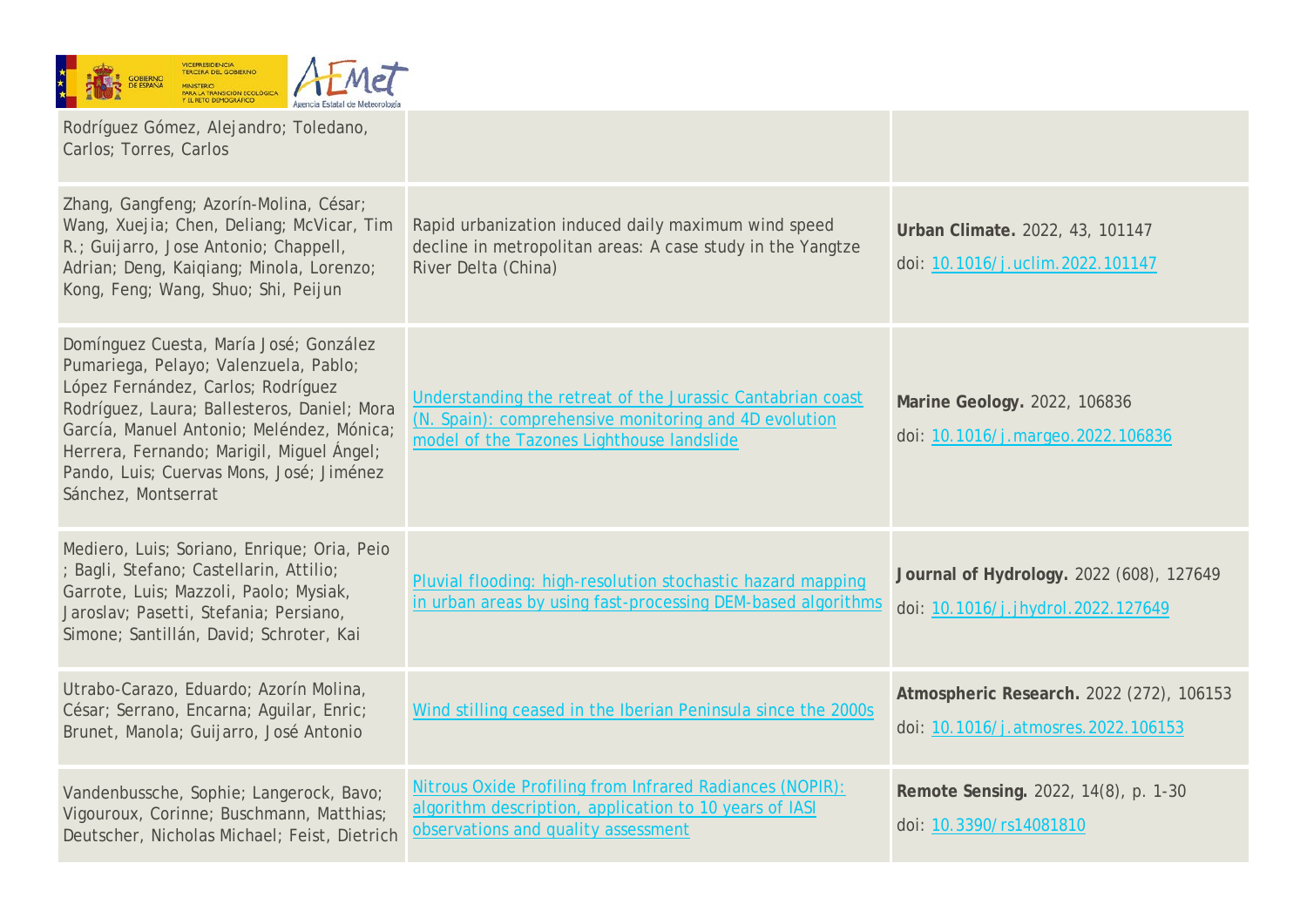

| G.; García Rodríguez, Omaira; Hannigan,<br>James W.; Hase, Frank; Kivi, Rigel; Kumps,<br>Nicolas; Makarova, Maria; Millet, Dylan B.;<br>Morino, Isamu; Nagahama, Tomoo; Notholt,<br>Justus; Ohyama, Hirofumi; Ortega, Ivan;<br>Petri, Christof; Rettinger, Markus;<br>Schneider, Matthias; Servais, Christian;<br>Sha, Mahesh Kumar; Shiomi, Kei; Smale,<br>Dan; Strong, Kimberly; Sussmann, Ralf; Te,<br>Yao; Velazco, Voltaire A.; Vrekoussis,<br>Mihalis; Warneke, Thorsten; Wells, Kelley<br>C.; Wunch, Debra; Zhou, Mingiang;<br>Mazière, Martine de |                                                                                                                                                                                                  |                                                                                       |
|-----------------------------------------------------------------------------------------------------------------------------------------------------------------------------------------------------------------------------------------------------------------------------------------------------------------------------------------------------------------------------------------------------------------------------------------------------------------------------------------------------------------------------------------------------------|--------------------------------------------------------------------------------------------------------------------------------------------------------------------------------------------------|---------------------------------------------------------------------------------------|
| Chang, Kai-Lan; Cooper, Owen R.; Gaudel,<br>Audrey; Allaart, Marc; Ancellet, Gerard;<br>Clark, Hannah; Godin-Beekmann, Sophie;<br>Leblanc, Thierry; Malderen, Roeland van;<br>Nédélec, Philippe; Petropavlovskikh, Irina;<br>Steinbrecht, Wolfgang; Stübi, Rene;<br>Tarasick, David W.; Torres, Carlos                                                                                                                                                                                                                                                    | Impact of the COVID-19 economic downturn on tropospheric<br>ozone trends: an uncertainty weighted data synthesis for<br>quantifying regional anomalies above Western North America<br>and Europe | AGU Advances. 2022, 3(2), p. 1-27<br>doi: 10.1029/2021AV000542                        |
| Gómez-Navarro, J.J.; Raible, C.C.; García-<br>Valero, J.A.; Messmer, M.; Montávez, J.P.;<br>Martius, O.                                                                                                                                                                                                                                                                                                                                                                                                                                                   | Event selection for dynamical downscaling: a neural network<br>approach for physically-constrained precipitation events                                                                          | Climate Dynamics. 2022, 58(9-10), p. 2863-<br>2879<br>doi: 10.1007/s00382-019-04818-w |
| Hernanz, Alfonso; García-Valero, Juan<br>Andrés; Domínguez, Marta; Rodríguez-<br>Camino, Ernesto                                                                                                                                                                                                                                                                                                                                                                                                                                                          | Evaluation of statistical downscaling methods for climate<br>change projections over Spain: Present conditions with<br>imperfect predictors (global climate model experiment)                    | International Journal of Climatology. 2022,<br>p. 1-14<br>doi: 10.1002/joc.7611       |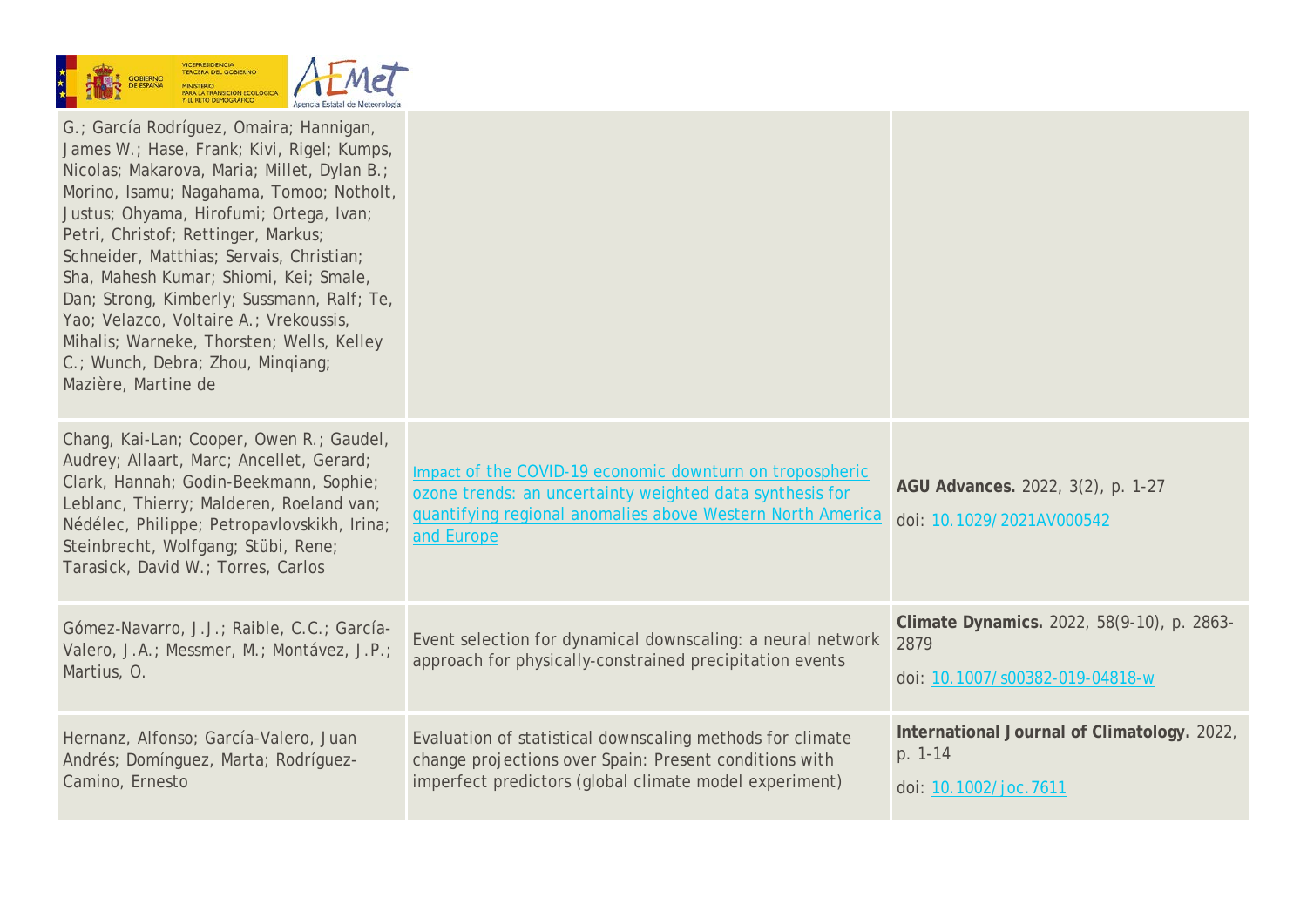|  |  | <b>GOBIERNO</b><br><b>DE ESPANA</b> | <b>VICEPRESIDENCIA</b><br><b>TERCERA DEL GOBIERNO</b><br><b>MINISTERIO</b><br>PARA LA TRANSICIÓN ECOLÓGICA<br>Y EL RETO DEMOGRÁFICO | Agencia Estatal de Meteorología |
|--|--|-------------------------------------|-------------------------------------------------------------------------------------------------------------------------------------|---------------------------------|
|--|--|-------------------------------------|-------------------------------------------------------------------------------------------------------------------------------------|---------------------------------|

Bañuelos Gimeno, J.; Blanco, A.; Díaz, J.; Linares, C.; López, J. A.; Navas, M.A.; Sánchez-Martínez, G.; Luna, Y.; Hervella, B.; Belda, F.; Culqui, D. R. Air pollution and meteorological variables' effects on COVID-19 first and second waves in Spain **International Journal of Environmental Science and Technology.** 2022 doi: [10.1007/s13762-022-04190-z](https://doi.org/10.1007/s13762-022-04190-z) Kochendorfer, John; Earle, Michael E.; Rasmussen, Roy; Smith, Craig D.; Yang, Daqing; Morin, Samuel; Mekis, Eva; Buisán, Samuel; Roulet, Yves-Alain; Landolt, Scott; Wolff, Mareile; Hoover, Jeffery; Thériault, Julie M.; Lee, Gyuwon; Baker, Bruce; Nitu, Rodica; Lanza, Luca; Colli, Matteo; Meyers, Tilden [How well are we measuring snow Post-SPICE?](http://hdl.handle.net/20.500.11765/13656) **Bulletin of the American Meteorological Society.** 2022, 103(2), p. E370–E388 doi: [10.1175/BAMS-D-20-0228.1](https://doi.org/10.1175/BAMS-D-20-0228.1) García Rodríguez, Omaira Elena; Sanromá, Esther; Schneider, Matthias; Hase, Frank; León-Luis, Sergio Fabian; Blumenstock, Thomas; Sepúlveda Hernández, Eliezer; Redondas, Alberto; Carreño Corbella, Virgilio; Torres, Carlos; Prats Porta, Natalia [Improved ozone monitoring by ground-based FTIR](http://hdl.handle.net/20.500.11765/13655)  [spectrometry](http://hdl.handle.net/20.500.11765/13655) **Atmospheric Measurement Techniques.**  2022, 15(8), p. 2557–2577 doi: [10.5194/amt-15-2557-2022](https://doi.org/10.5194/amt-15-2557-2022) Schneider, Matthias ; Ertl, Benjamin; Diekmann, Christopher; Khosrawi, Farahnaz; Weber, Andreas; Hase, Frank; Höpfner, Michael; García Rodríguez, Omaira Elena; Sepúlveda Hernández, Eliezer; Kinnison, Douglas [Design and description of the MUSICA IASI full retrieval](http://hdl.handle.net/20.500.11765/13648)  [product](http://hdl.handle.net/20.500.11765/13648) **Earth System Science Data.** 2022, 14(2), p. 709-742 doi: [10.5194/essd-14-709-2022](https://doi.org/10.5194/essd-14-709-2022) Smith, Robert Kennedy; Guijarro, José; Chang, Der-Chen; Chen, Yiming [Methodology to quantify the role of intense precipitation](http://hdl.handle.net/20.500.11765/13635)  [runoff in soil moisture scarcity: a case study in the U.S.](http://hdl.handle.net/20.500.11765/13635)  [South from 1980-2020](http://hdl.handle.net/20.500.11765/13635) **Journal of Agricultural Meteorology.** 2022, 78(2), p. 78‑87 doi: [10.2480/agrmet.D-21-00054](https://doi.org/10.2480/agrmet.D-21-00054)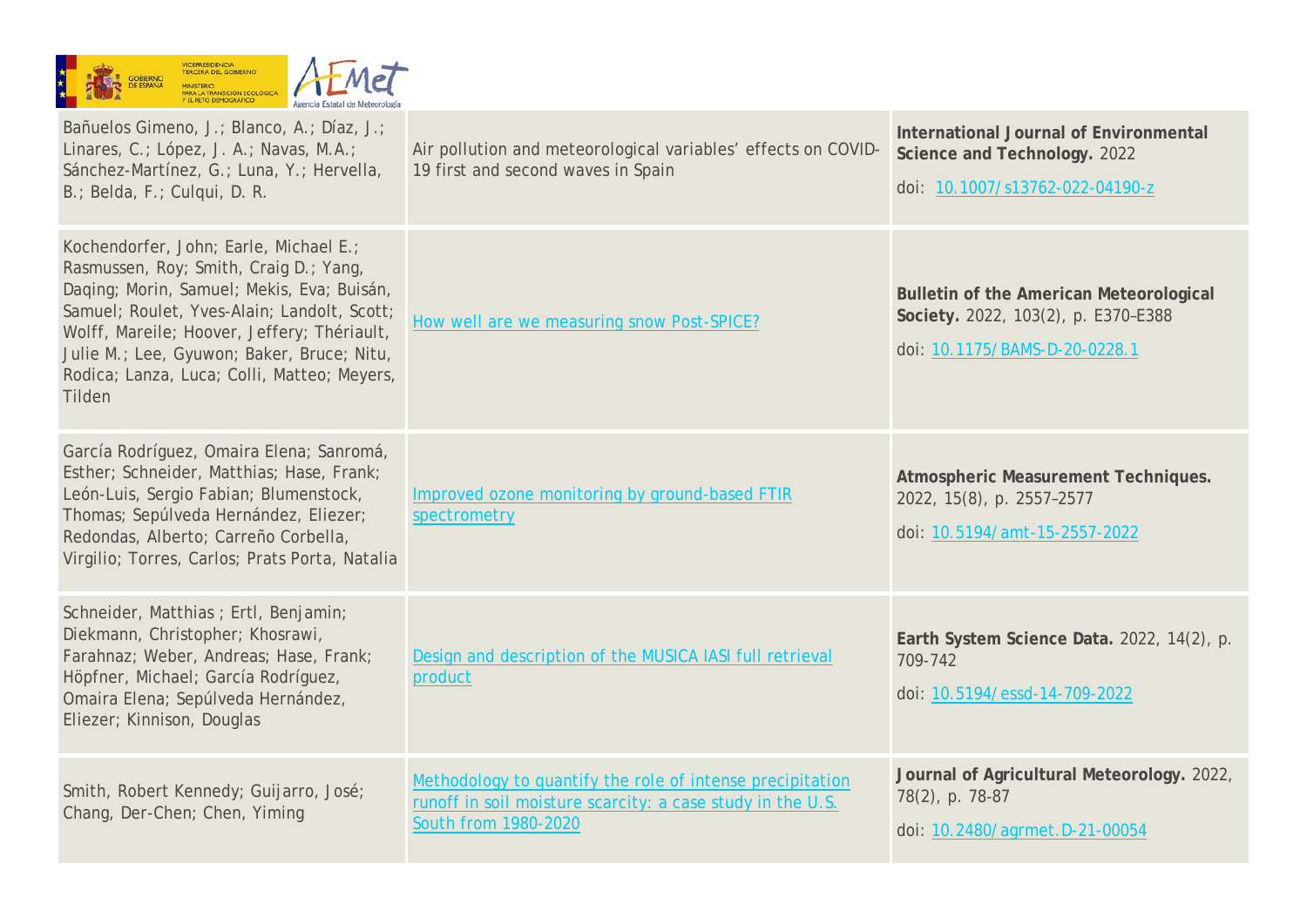

| Sainz, Carlos; Fábrega, Julia; Rábago,<br>Daniel; Celaya, Santiago; Fernández, Alicia;<br>Fuente, Ismael; Fernández, Enrique;<br>Quindós, Jorge; Arteche García, José Luis;<br>Quindós López, Luis                                                                   | Use of radon and CO2 for the identification and analysis of<br>short-term fluctuations in the ventilation of the polychrome<br>room inside the Altamira Cave | International Journal of Environmental<br>Research and Public Health. 2022, 19, 3662<br>doi: 10.3390/ijerph19063662 |
|----------------------------------------------------------------------------------------------------------------------------------------------------------------------------------------------------------------------------------------------------------------------|--------------------------------------------------------------------------------------------------------------------------------------------------------------|---------------------------------------------------------------------------------------------------------------------|
| Navas-Martín, Miguel Ángel; López Bueno,<br>José Antonio; Díaz Jiménez, Julio; Follos<br>Pliego, Fernando; Vellón Graña, José<br>Manuel; Mirón Pérez, Isidro J.; Luna Rico,<br>Yolanda; Sánchez Martínez, Gerardo; Culqui<br>Lévano, Dante R.; Linares Gil, Cristina | Effects of local factors on adaptation to heat in Spain (1983-<br>2018)                                                                                      | Environmental Research. 2022, 209, 112784<br>doi: 10.1016/j.envres.2022.112784                                      |
| López-Bueno, J.A.; Navas-Martín, M.A.;<br>Díaz, J.; Mirón, I.J.; Luna, M.Y.; Sánchez-<br>Martínez, G.; Culqui, D.; Linares, C.                                                                                                                                       | Analysis of vulnerability to heat in rural and urban areas in<br>Spain: What factors explain Heat's geographic behavior?                                     | Environmental Research. 2022, 207,<br>112213<br>doi: 10.1016/j.envres.2021.112213                                   |
| Culqui, Dante R.; Díaz, Julio; Blanco,<br>Alejandro; Lopez, José A.; Navas, Miguel<br>A.; Sánchez-Martínez, Gerardo; Yolanda<br>Luna, M.; Hervella, Beatriz; Belda,<br>Fernando; Linares, Cristina                                                                   | Short-term influence of environmental factors and social<br>variables COVID-19 disease in Spain during first wave (Feb-<br>May 2020)                         | <b>Environmental Science and Pollution</b><br>Research. 2022<br>doi: 10.1007/s11356-022-19232-9                     |
| Vicente-Serrano, S.M.; Domínguez-Castro,<br>F.; Reig, F; Beguería, S.; Tomas-Burguera,<br>M.; Latorre, B.; Pena-Angulo, D.; Noguera,<br>I.; Rabanaque, I.; Luna, Y.; Morata, A.; El<br>Kenawy, A.                                                                    | A near real-time drought monitoring system for Spain using<br>automatic weather station network                                                              | Atmospheric Research. 2022, 271, 106095<br>doi: 10.1016/j.atmosres.2022.106095                                      |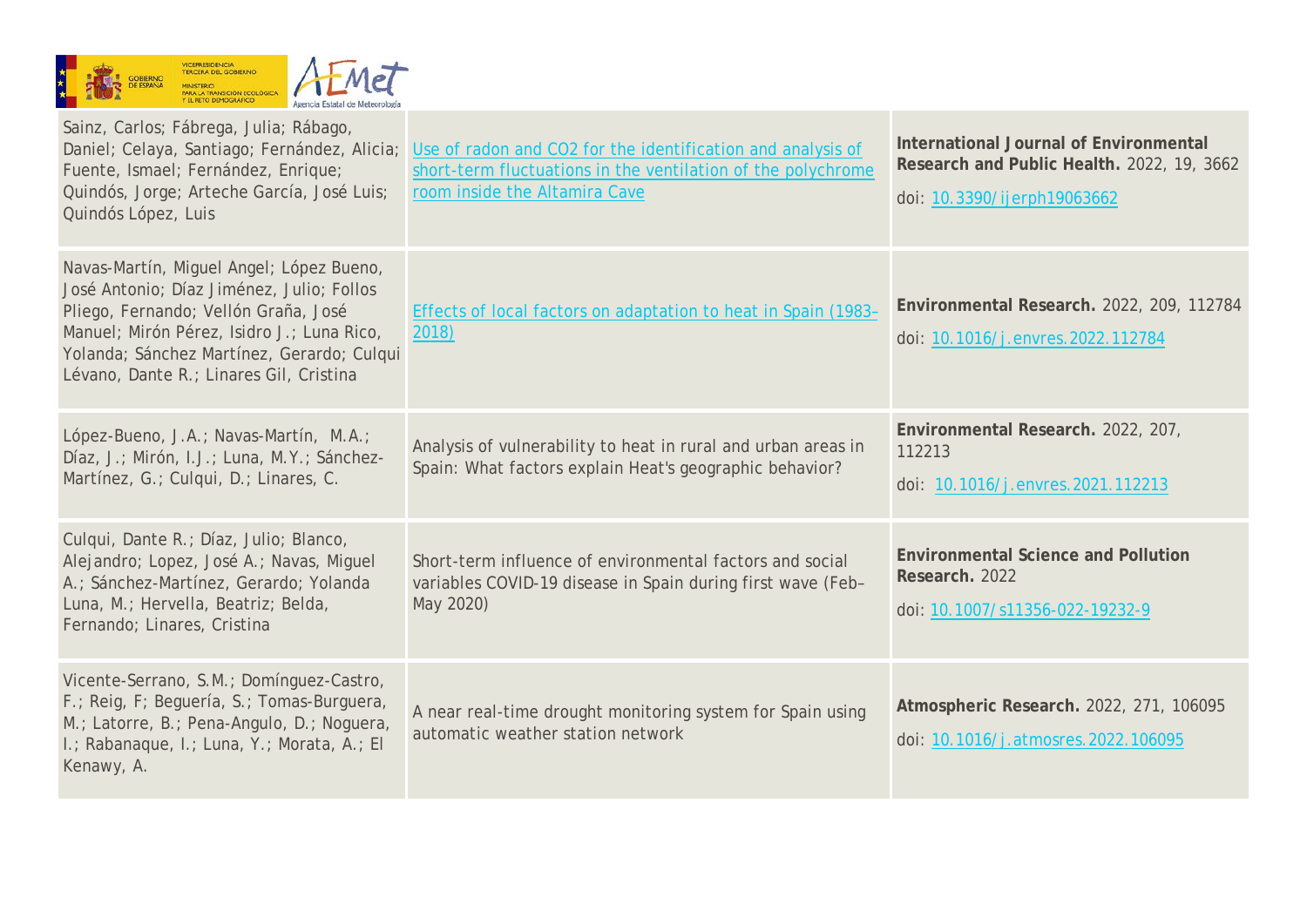

| Culqui Lévano, Dante R.; Díaz Jiménez,<br>Julio; Blanco, Alejandro; López, José<br>Antonio; Navas-Martín, Miguel Ángel;<br>Sánchez Martínez, Gerardo; Luna Rico,<br>Yolanda; Hervella, Beatriz; Belda,<br>Fernando; Linares Gil, Cristina                                                                                                                                                                                                                                                                                                                     | Mortality due to COVID-19 in Spain and its association with<br>environmental factors and determinants of health                                                      | Environmental Sciences Europe. 2022,<br>34(39), p. 1-12<br>doi: 10.1186/s12302-022-00617-z          |
|---------------------------------------------------------------------------------------------------------------------------------------------------------------------------------------------------------------------------------------------------------------------------------------------------------------------------------------------------------------------------------------------------------------------------------------------------------------------------------------------------------------------------------------------------------------|----------------------------------------------------------------------------------------------------------------------------------------------------------------------|-----------------------------------------------------------------------------------------------------|
| Hernanz Lázaro, Alfonso; García Valero,<br>Juan Andrés; Domínguez Alonso, Marta;<br>Rodríguez Camino, Ernesto                                                                                                                                                                                                                                                                                                                                                                                                                                                 | A critical view on the suitability of machine learning<br>techniques to downscale climate change projections :<br>illustration for temperature with a toy experiment | Atmospheric Science Letters. 2022, e1087<br>doi: 10.1002/asl.1087                                   |
| Alberti, Carlos; Hase, Frank; Frey,<br>Matthias; Dubravica, Darko; Blumenstock,<br>Thomas; Dehn, Angelika; Castracane,<br>Paolo; Surawicz, Gregor; Harig, Roland;<br>Baier, Bianca C.; Bès, Caroline; Jianrong,<br>Bi; Boesch, Hartmut; Butz, André; Cai,<br>Zhaonan; Chen, Jia; Crowell, Sean;<br>Deutscher, Nicholas Michael; Ene, Dragos;<br>Franklin, Jonathan; García Rodríguez,<br>Omaira Elena; Griffith, David W. T.;<br>Grouiez, Bruno; Grutter, Michel; Hamdouni,<br>Abdelhamid; Houweling, Sander; Humpage,<br>Neil; Jacobs, Nicole; Jeong, Sujong | Improved calibration procedures for the EM27/SUN<br>spectrometers of the COllaborative Carbon Column Observing<br>Network (COCCON)                                   | Atmospheric Measurement Techniques.<br>2022, 15(8), p. 2433-2463<br>doi: 10.5194/amt-15-2433-2022   |
| Hannigan, James W.; Ortega, Ivan; Shams,<br>Shima Bahramvash; Blumenstock, Thomas;<br>Campbell, John Elliot; Conway, Stephanie;<br>Flood, Victoria; García Rodríguez, Omaira<br>Elena; Griffith, David W. T.; Grutter,<br>Michel; Hase, Frank; Jeseck, Pascal; Jones,<br>Nicholas; Mahieu, Emmanuel; Makarova,                                                                                                                                                                                                                                                | <b>Global Atmospheric OCS Trend Analysis From 22 NDACC</b><br><b>Stations</b>                                                                                        | Journal of Geophysical Research:<br>Atmospheres. 2022, 127(4), p. 1-28<br>doi: 10.1029/2021JD035764 |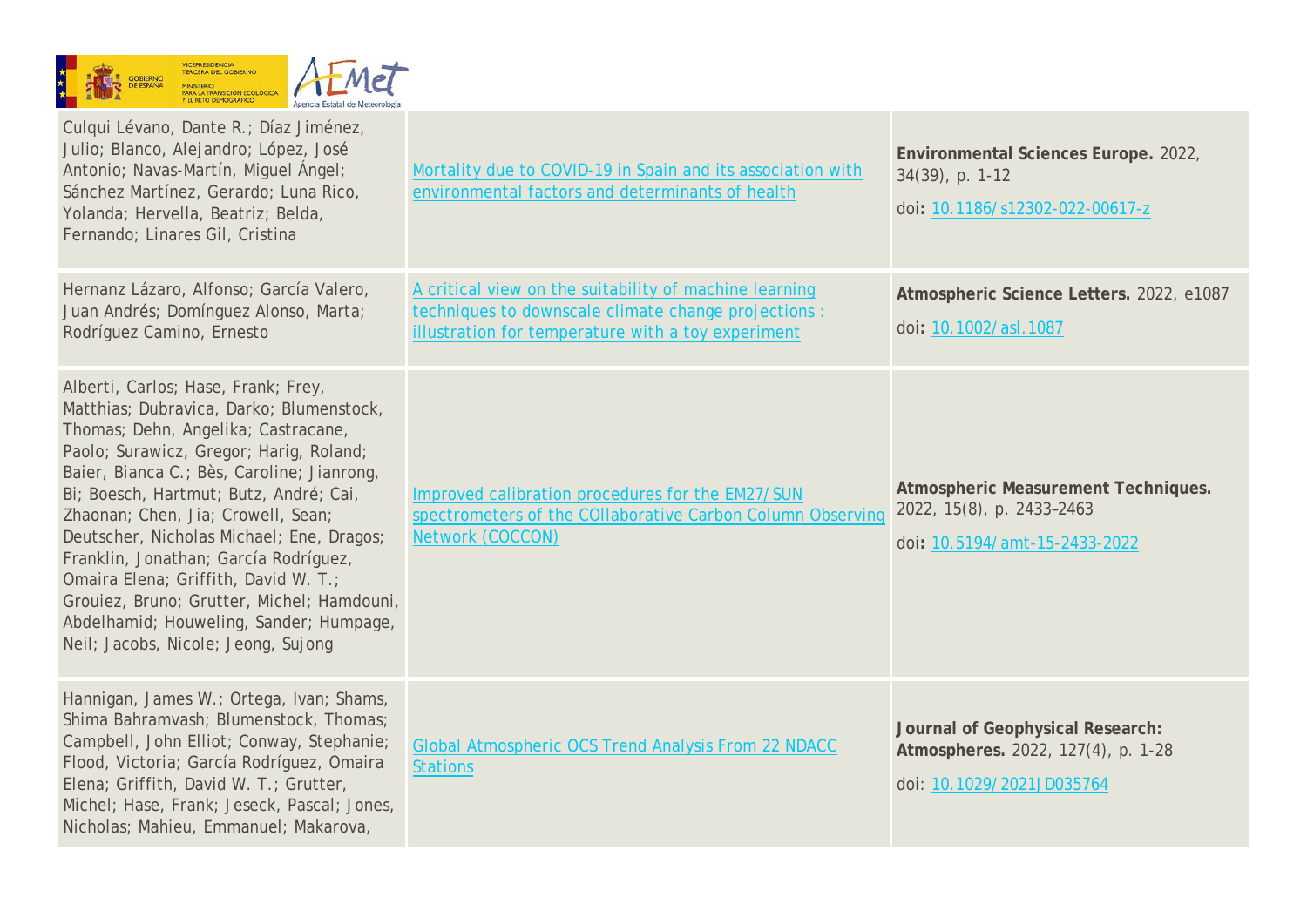| $\star$ | <b>SOBIERNO</b><br><b>DE ESPANA</b> | <b>VICEPRESIDENCIA</b><br><b>TERCERA DEL GOBIERNO</b><br><b>MINISTERIO</b><br>PARA LA TRANSICIÓN ECOLÓGICA<br>Y EL RETO DEMOGRÁFICO | Agencia Estatal de Meteorología |
|---------|-------------------------------------|-------------------------------------------------------------------------------------------------------------------------------------|---------------------------------|
|---------|-------------------------------------|-------------------------------------------------------------------------------------------------------------------------------------|---------------------------------|

| Maria; ; Nakijima, Hideaki; Notholt,<br>Justus; Palm, Mathias; Poberovskii,<br>Anatoly; Rettinger, Markus; Robinson, John;<br>Röhling, Amelie N.; Schneider, Matthias;<br>Servais, Christian;                                                                                                                                                                                                                                                                   |                                                                                                                             |                                                                                     |
|-----------------------------------------------------------------------------------------------------------------------------------------------------------------------------------------------------------------------------------------------------------------------------------------------------------------------------------------------------------------------------------------------------------------------------------------------------------------|-----------------------------------------------------------------------------------------------------------------------------|-------------------------------------------------------------------------------------|
| Taylor, Thomas E.; O'Dell, Christopher W.;<br>Crisp, David; Kuze, Akhiko; ; Palmer, Paul<br>I.; Feng, Liang; Deutscher, Nicholas<br>Michael; Dubey, Manvendra K.; Feist,<br>Dietrich G.; García Rodríguez, Omaira<br>Elena; Griffith, David W. T.; Hase, Frank;<br>Iraci, Laura; Kivi, Rigel; Liu, Cheng;<br>Mazière, Martine de; Morino, Isamu;<br>Notholt, Justus; Oh, Young-Suk; Ohyama,<br>Hirofumi; ; Sha, Mahesh Kumar; Shiomi,<br>Kei; Strong, Kimberly; | An 11-year record of XCO2 estimates derived from GOSAT<br>measurements using the NASA ACOS version 9 retrieval<br>algorithm | Earth System Science Data. 2022, 14, p.<br>325-360<br>doi: 10.5194/essd-14-325-2022 |
| Bolgiani, Pedro; Calvo Sancho, Carlos; Díaz<br>Fernández, Javier; Quitián Hernández,<br>Lara; Sastre, Mariano; Santos Muñoz,<br>Daniel; Farrán Martín, José Ignacio;<br>González-Alemán, Juan J.; Valero<br>Rodríguez, Francisco; Martín, María Luisa                                                                                                                                                                                                           | Wind kinetic energy climatology and efective resolution for<br>the ERA5 reanalysis                                          | Climate Dynamics. 2022, p. 1-16<br>doi: 10.1007/s00382-022-06154-y                  |
| Cordero, Raul R.; ; Redondas, Alberto;<br>Carrasco, Jorge; Sepúlveda, Edgardo;<br>Jorquera, Jose A.; Fernandoy, Francisco;<br>Llanillo, Pedro;                                                                                                                                                                                                                                                                                                                  | Persistent extreme ultraviolet irradiance in Antarctica<br>despite the ozone recovery onset                                 | Scientific Reports. 2022, 12:1266<br>doi: 10.1038/s41598-022-05449-8                |